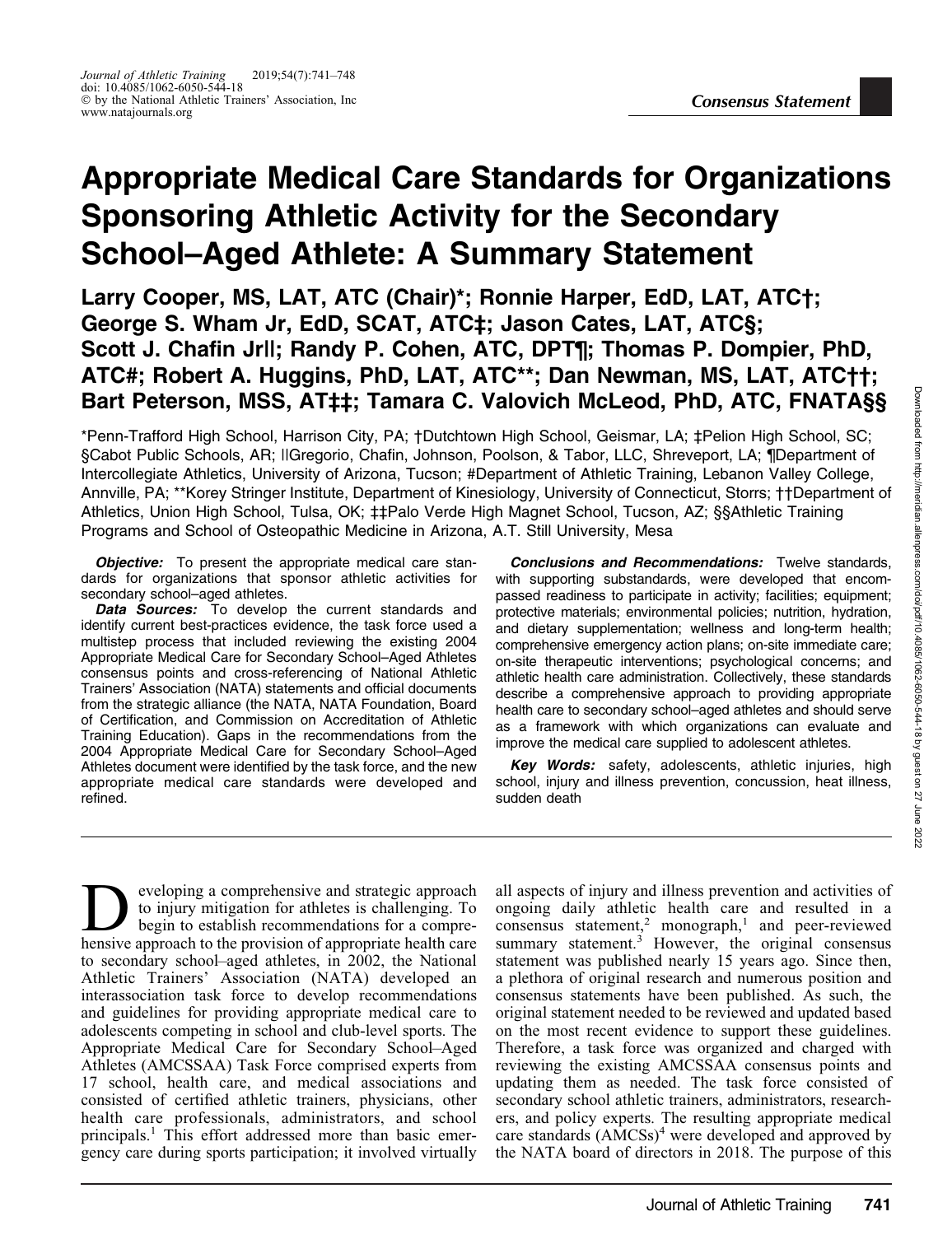#### Documents Cross-Referenced

Athletic Training Services: An Overview of Skills and Services Performed by Certified Athletic Trainers, NATA, 2010 (https://www.nata.org/sites/ default/files/GuideToAthleticTrainingServices.pdf)

Best Practice Guidelines for Athletic Training Documentation, NATA, 2017 (https://www.nata.org/sites/default/files/best-practice-guidelines-forathletic-training-documentation.pdf)

BOC Facility Principles, 2015 (http://www.bocatc.org/system/document\_versions/versions/42/original/boc-facility-principles-20170615. pdf?1497543426)

Guiding Principles for Athletic Trainer Policy and Procedure, NATA, 2016 (http://www.bocatc.org/system/comfy/cms/files/files/000/000/529/ original/Guiding\_Principles\_for\_AT\_Policies\_and\_Procedures.pdf)

Inter-Association Task Force Statements (https://www.nata.org/news-publications/pressroom/statements/consensus)

NATA Educational Competencies, 5th ed, 2011 (https://www.nata.org/sites/default/files/competencies\_5th\_edition.pdf)

NATA Position statements (https://www.nata.org/news-publications/pressroom/statements/position)

NATA Consensus statements (https://www.nata.org/news-publications/pressroom/statements/consensus)

Position Improvement Guide for Certified Athletic Trainers, NATA, 2014 (https://www.nata.org/sites/default/files/secondary-school-positionimprovement-guide.pdf)

Position Proposal Guide for Certified Athletic Trainers, NATA, 2013 (https://www.nata.org/sites/default/files/secondary-school-position-proposalguide.pdf)

Practice Analysis, 7th ed, BOC@2015 Henderson, J. The 2015 Athletic Trainer Practice Analysis Study. Omaha, NE: Board of Certification; 2015

(https://www.bocatc.org/system/document\_versions/versions/24/original/boc-pa7-content-outline-20170612.pdf?1497279231) Research articles (Practice Analysis, 7th ed, 2015; used reference as the basis, then selected topics per standard in addition)

Safe Sports School Award Criteria, 2014 (https://www.nata.org/sites/default/files/safe-sport-school-award-packet.pdf)

Secondary School Student Athletes' Bill of Rights, S Res 83, 2015 (https://www.nata.org/advocacy/federal/bills-we-support/secondary-schoolstudent-athletes%E2%80%99-bill-rights)

Secondary School Value Model, NATA, 2015 (https://www.nata.org/sites/default/files/secondary\_school\_value\_model.pdf) Standards for the Accreditation of Professional Athletic Training Degree Programs, 2018 (https://caate.net/pp-standards/)

Abbreviations: BOC, Board of Certification; NATA, National Athletic Trainers' Association.

summary statement is to present the AMCSs and supporting evidence.

#### **METHODS**

The task force used a multistep process to develop the current standards. The initial step was a detailed review of the existing 2004 AMCSSAA consensus points. Each task force member reviewed 3 of the 10 major consensus points from the AMCSSAA monograph<sup>1</sup> and identified potential gaps in the literature since the publication of the original recommendations. For each consensus point, task force members cross-referenced the recommendations with each of the documents in Table 1, as well as to all NATA position, consensus, support, and official statements.

The next steps involved developing an initial draft of the AMCS document for 2018 (including standards and substandards), followed by a second cross-referencing to ensure that the updated standards were properly categorized. Adjustments were made during this time to reorganize each standard and substandard in the category of best fit through a consensus process among the task-force members. During the refinement stage, task-force members were divided into groups of 3 and reviewed the assigned standards and substandards for the final version of the AMCS recommendations. The recommendations of each group were combined, and the full task force analyzed them in detail and reached consensus to create the final draft of the standards and substandards. Each of the smaller writing teams then developed the supporting content for each standard and substandard (Table 2). All documents were compiled into a master document for final analysis and review by task-force members. The task force also developed an online resource center with the AMCS toolkit (http://pass.nata.org/) so that organizations can assess their compliance with the AMCSs.

## THE APPROPRIATE MEDICAL CARE STANDARDS

This document presents the summary of the AMCS and should not be referenced as the comprehensive guide. Each of the 12 standards is abridged, with the presentation of the standard, the narrative supporting each standard, and a list of the substandards. The specific evidence for each substandard, evidence of compliance, resources, and case law are described in detail in the AMCS monograph.<sup>4</sup>

#### Standard 1: Athletes' Readiness to Participate in Activity Is Determined Through a Standardized Preparticipation Physical Examination Screening Process

For nearly 4 decades, a number of medical organizations have formalized the preparticipation physical examination (PPE).5–7 The PPE is intended to identify areas of concern in the athlete's health that could contribute to impaired function during participation in sports. This formal process creates a base framework for the work of all health care providers. No matter who is performing the PPE, everyone should be held to the same standard outlined by the document. The PPE should be performed early enough to

|  | Table 2. Description of Supporting Content for Each Standard |  |  |
|--|--------------------------------------------------------------|--|--|
|  |                                                              |  |  |

| Type of Content           | Description                                                                                        |  |  |
|---------------------------|----------------------------------------------------------------------------------------------------|--|--|
| Narrative                 | Overview of each standard                                                                          |  |  |
| Annotation                | Description of each substandard                                                                    |  |  |
| Evidence of<br>compliance | Sample documents of an organization's<br>compliance                                                |  |  |
| Review of case law        | Case results and statutes, as available and<br>applicable, for each standard and/or<br>substandard |  |  |
| References                | Justification for each substandard, cited in the<br>narrative or annotation                        |  |  |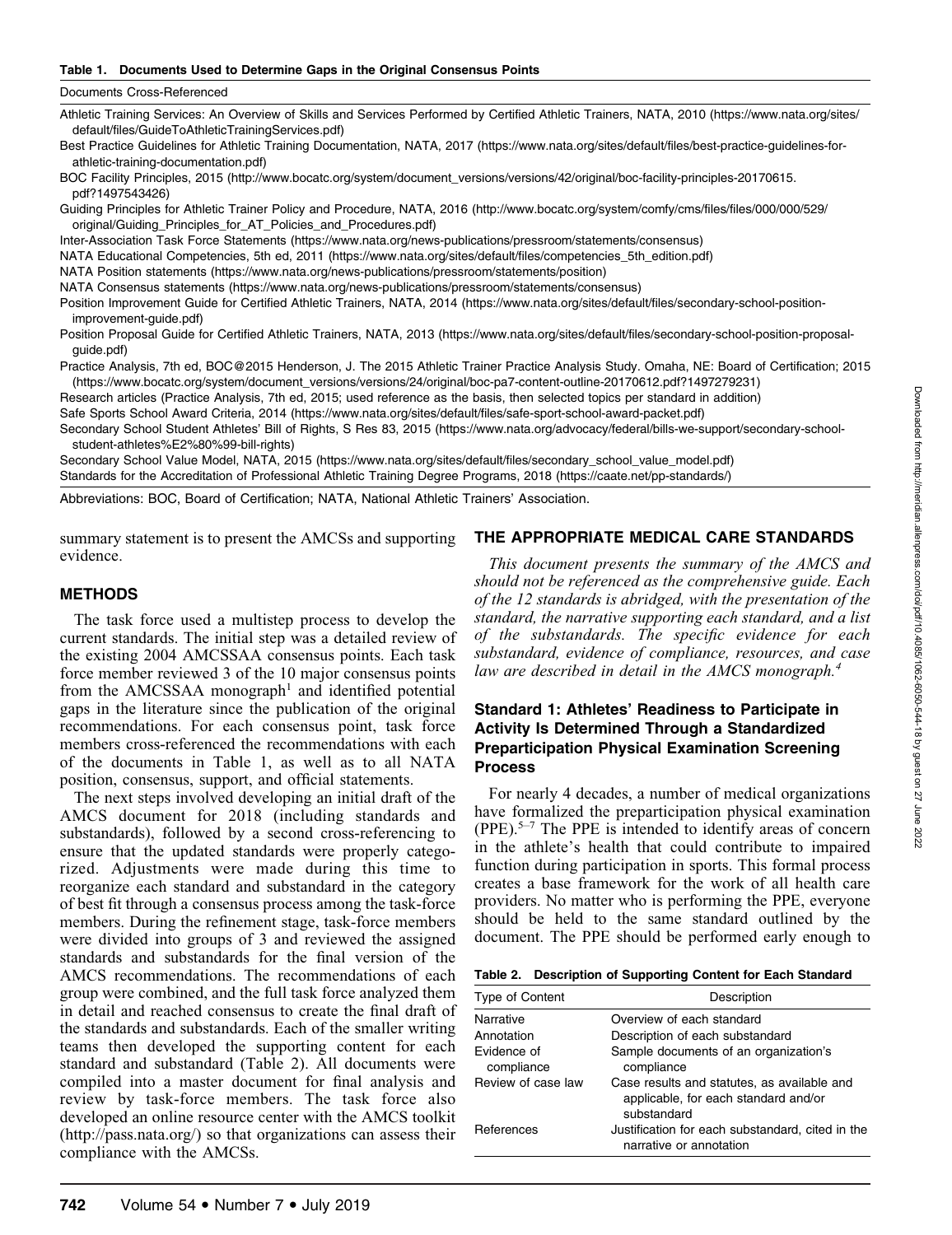ensure that any areas of concern can be addressed before activity begins. Preparticipation physical examinations should be conducted in accordance with local and state guidelines and include appropriate education and documentation of the athlete's and parents' assumption of risk.

Does the organization require each athlete to complete a standardized PPE screening process and be cleared by a qualified medical professional (QMP) before participation in athletic activity? The American Medical Association defined the  $QMP$  as "an individual who is qualified by education, training, licensure/regulation (when applicable), and facility privileging (when applicable) who performs a professional service within his/her scope of practice and independently reports that professional service.'' (https:// www.ismanet.org/pdf/education/QHP10-6-16.pdf)

Does the organization use standardized PPE screening instruments that are endorsed by the medical community?

Does the organization require that a comprehensive medical and family history survey be completed by the athlete and parents or guardians as part of the PPE screening process?

Does the organization require that a medical physical examination be completed on each athlete by a QMP as part of the PPE screening process?

Does the organization require a QMP to develop a management plan for areas of concern after the PPE screening process is completed with input from the athlete and parent or guardian?

Does the organization include questions to assess the athlete's mental health status during the PPE screening process along with a plan for referral and follow-up where appropriate?

Does the organization provide educational materials on selected health and safety concerns to the athlete and parent or guardian during the PPE screening process?

Does the organization require written authorization from the parent or guardian before sharing his or her child's protected health and medical information with designated individuals, such as coaches or other medical professionals?

#### Standard 2: Practice and Competition Equipment Used by Athletes and Athletic Health Care Facilities Is Safe and Clean

Those engaged in organized athletic activities deserve the opportunity to play in a safe and hazard-free environment. In the event of an injury or illness while participating in athletic activities, participants should be cared for in an accessible, clean, and well-organized facility.<sup>8</sup> This facility should promote privacy, care without risk of infection, and care by the designated QMP. Having a designated facility and hours of operation can also improve patient compliance and ensure a clean and safe environment for providing medical care.

Does the organization have written policies, procedures, and protocols in place to ensure that practice, competition, and athletic health care facilities as well as equipment used by athletes are cleaned and disinfected on a regularly scheduled basis (eg, daily, weekly, or monthly) to prevent the spread of infectious diseases?

Does the organization have an exposure-control plan to minimize occupational exposure to blood or other bodily fluids?

Does the organization post guidelines and instructions for handwashing and hand sanitization?

Does the organization ensure that locker and dressing rooms are cleaned and sanitized on a regularly scheduled basis?

Does the organization ensure that all athletic surfaces and equipment used by athletes are cleaned and sanitized on a regular basis (eg, daily, weekly, and monthly?)

Does the organization ensure that playing fields and courts are inspected for hazards before each use and on a regular basis?

Does the organization supply a safe and clean area for the QMP to provide immediate treatment and care of athletes with injuries or illnesses?

Does the organization ensure that hydration equipment is cleaned and sanitized on a regular basis?

#### Standard 3: Equipment Worn by Athletes Is Properly Fitted and Maintained and Instructions for Safe and Appropriate Use Are Provided

Equipment used by athletes as part of any sport should conform, at minimum, to National Operating Committee Standards on Athletic Equipment and the American Society for Testing and Materials guidelines, even if the organization or participant provides the equipment. If the participant is allowed to use personally owned equipment, the organization must ensure that the equipment complies with all standards and guidelines, including recertification. Requiring equipment to conform with the National Operating Committee Standards on Athletic Equipment and the American Society for Testing and Materials standards provides assurance that minimal safety standards have been met. A review<sup>3</sup> of case law showed that equipment that was not well maintained or was improperly fitted could contribute to, if not cause, injury to participants. In addition, the use of equipment that has not been approved by the appropriate certifying body exposes the athlete to the potential for injury and the sponsoring entity to liability and negligence.

Does the organization require employees who fit athletes with standard athletic equipment to document their professional education and training from qualified providers?

Does the organization have written policies, procedures, and protocols on how to recondition, maintain, clean, and sanitize the athletic equipment issued to athletes?

Does the organization require personnel to supervise athletes at all times when using athletic equipment?

Does the organization require coaches to demonstrate competence in sport-specific coaching techniques while instructing athletes on the use of issued equipment?

#### Standard 4: Protective Materials and Products Used to Prevent Athletic Injuries Are Safely and Appropriately Applied

Taping, wrapping, padding, splinting, and bracing materials or equipment are commonly applied in the athletic setting and are most often used prophylactically. $9,10$ Application of supportive materials or equipment to an athlete is intended to restrict the motion of an injured joint, compress soft tissues to reduce swelling, support anatom-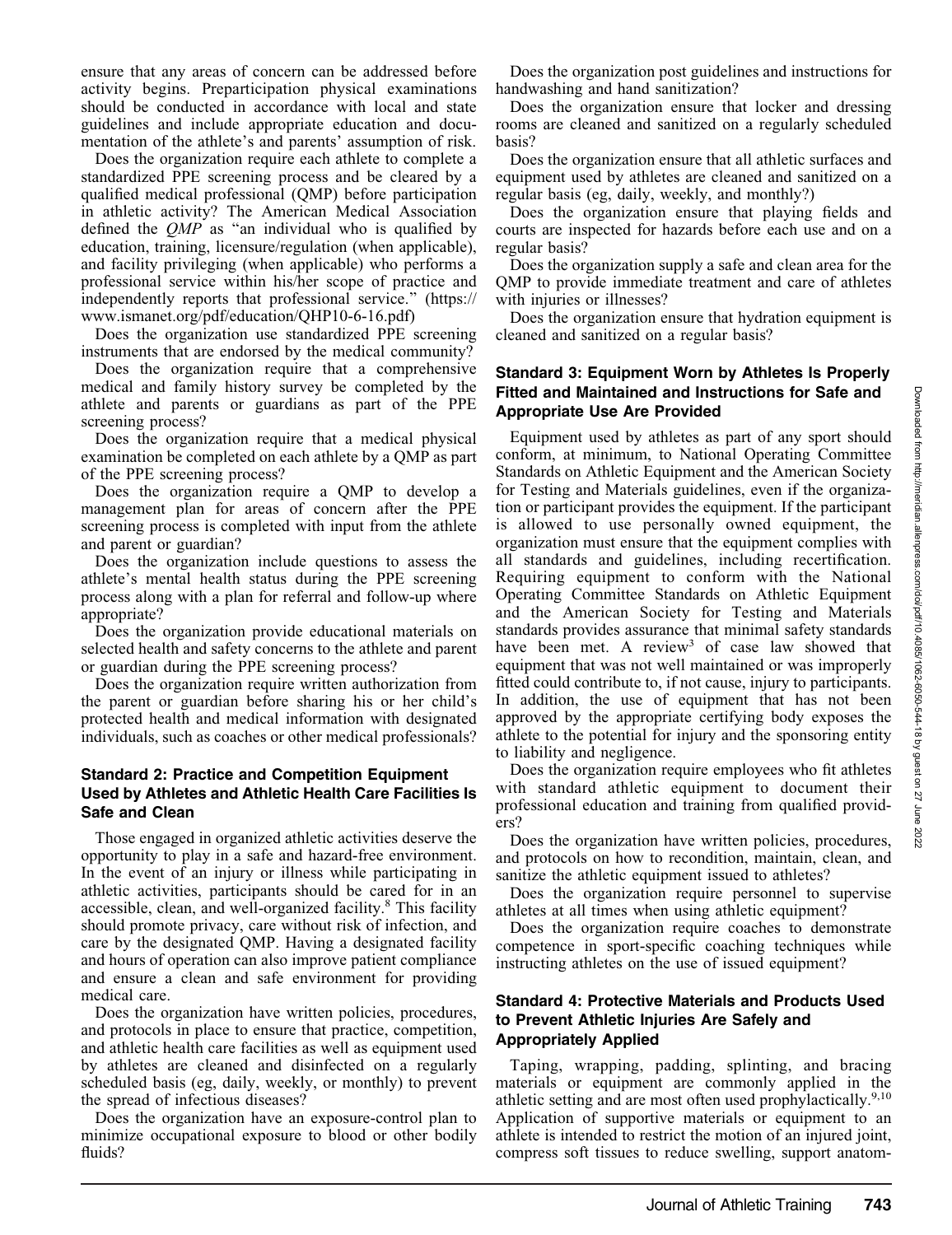ical structures involved in an injury, serve as or secure a splint, secure a dressing or bandages, protect the injured joint from reinjury, or protect the injured tissues during the healing process. It is also common for a QMP to fabricate or modify prophylactic materials (eg, foam, felt, rigid or semirigid plastics) and apply them safely and effectively to minimize the risk of injury or reinjury.<sup>11</sup> Preventive and protective materials (eg, athletic tape, casting, splints, felts, foams, pads) and special protective or corrective equipment (eg, braces, durable medical equipment, orthotics, mouth guards) should only be applied by a QMP who has the fundamental knowledge (eg, anatomy, physiology, biomechanics, physics, chemistry) and skills to do so. Furthermore, the use of any protective equipment should be in compliance with governing-body rules and regulations for use during competition.

Does the organization have a QMP who can safely and appropriately apply preventive taping, wrapping, padding, splints, and braces to athletes to prevent injury or reinjury?

Does the organization have a QMP to safely and appropriately fabricate or modify protective materials and apply them to athletes to prevent injury?

#### Standard 5: Athletic Participation in a Safe Environment Is Ensured or Activity Is Modified or Canceled Based on Established Environmental Policies

Monitoring environmental conditions and modifying or canceling (or both) activity that may pose a threat to the health and safety of the athlete is critical for preventing sudden death among athletes.<sup>7,12</sup> Sponsoring organizations of athletics programs have duties to develop, adopt, and implement comprehensive best-practice policies for preseason heat acclimatization, $13,14$  outdoor participation in both warm and cold weather,  $13,15-17$  lightning,  $18$  and air quality<sup>19</sup> according to accepted evidence-based techniques. To enhance implementation and promote clear lines of communication, the policies should designate a representative with the responsibility of monitoring changing environmental conditions and suspending activity when warranted or resuming activity when conditions are safe. To optimize communication and ensure a uniform message to the athletes, key members of the sponsoring organization must be provided with and educated on all environmentalmodification and cancellation policies.7,12 The organization should pay close attention to the routine preventive measures that must be put in place and be aware of the potential catastrophic injuries or illnesses that can occur when modifications are not closely monitored and followed.

Does the organization have written policy, procedures, and protocol statements on activity progressions for heat acclimatization?

Does the organization have written policy, procedures, and protocol statements on modifying or canceling athletic activity due to hot and humid weather?

Does the organization have a written policy for modifying or canceling outdoor athletic activity due to cold weather?

Does the organization have a written policy for modifying or canceling outdoor athletic activity due to lightning?

Does the organization have a written policy for modifying or canceling outdoor athletic activity due to poor air quality?

Does the organization designate an individual to monitor the outdoor weather environment and modify activity for each athletic event?

Does the organization educate and train all stakeholders on environmental policies, procedures, and protocols on an annual basis?

#### Standard 6: Education and Counseling Are Provided for Athletes on Nutrition, Hydration, and Dietary **Supplementation**

Sports nutrition is a key factor in an athlete's growth, development, and performance. Sponsoring organizations of athletic programs have a responsibility to provide a safe environment, including scientifically based information regarding nutrition, hydration, and supplements.20–22 Adolescents need education and counseling to make sound nutritional decisions in an age when fad diets and performance-enhancement products are prevalent and marketed to their specific demographic. Members of the athletic health care team (AHCT), the group of QMPs designated by the organization to provide athletic health care services, should be well versed in proper sports nutrition for the adolescent, have a basic knowledge of proper nutrition and eating habits, and have access to a professional nutritionist or dietitian. Organizations should establish components of a comprehensive sports nutrition support system that is based on current scientific facts and should include specific information regarding healthy nutritional habits; appropriate hydration before, during, and after activity; and supplement use. $2<sup>3</sup>$  Last, athletes who participate in sports that use weight-classification systems may be at a higher risk for disordered eating and unsafe weight-gain or weight-loss practices. Organizations need to educate and monitor athletes in these sports using recommended practices for monitoring and aiding in weight management.<sup>21,22</sup>

Does the organization provide a QMP who educates and counsels athletes on how to meet their dietary goals and unique nutritional needs?

Does the organization provide a QMP who educates and counsels athletes on how to stay properly hydrated by using the parameters of a hydration protocol?

Does the organization provide a QMP who educates and counsels athletes on the safety and efficacy of dietary supplements?

Does the organization have written policies, procedures, and protocols for the assessment and management of athletes who participate in weight-classification sports?

#### Standard 7: Wellness Programs Promote a Safe Progression of Physical Fitness and Improve Long-Term Health Across an Athlete's Lifespan

Participation in sports and physical activity provides the opportunity for many physical and psychosocial benefits to student-athletes. In addition, it offers an opportunity for onsite QMPs and others in the sports medicine community to serve as leaders in aiding adolescents in benefiting from a physically active lifestyle and sports participation.<sup>24</sup>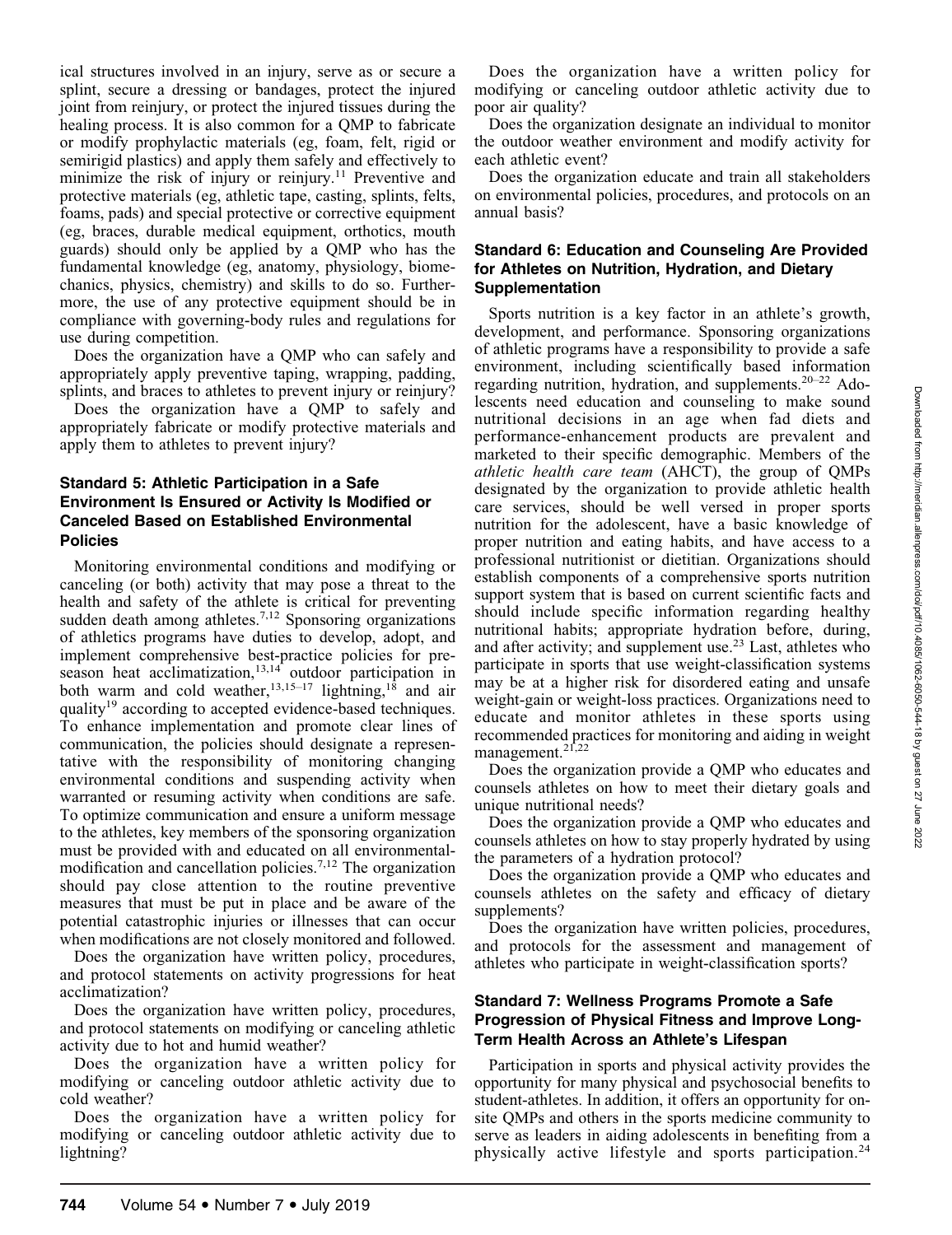Several professional organizations<sup>25–27</sup> have developed statements to ensure the safe development of young individuals into healthy, active adults in a manner that promotes general physical fitness and sampling in a variety of sports. To help achieve optimal wellness and sport performance, organizations should ensure they can design safe and effective training programs that include athlete monitoring. The organization should ensure whole-person health care through the collection of patient-reported outcomes to guide injury or illness management.<sup>28,29</sup> Attention should be paid to behavioral health concerns, including the abuse of prescription and over-the-counter medications, supplements, and performance-enhancing substances.<sup>30</sup>

Does the organization provide a QMP who uses appropriate assessment instruments, equipment, and protocols to measure fitness, body composition, posture, flexibility, muscular strength, power, speed, agility, and endurance?

Does the organization provide a QMP who designs and implements safe and effective flexibility, strength-training, and cardiovascular-conditioning programs that include safety precautions, hazard inspections, instruction in and supervision of proper techniques. and expected outcomes?

Does the organization provide a QMP who develops and implements wellness strategies to mitigate the risk for longterm health conditions across an athlete's life span?

Does the organization provide a QMP who educates athletes on the effects, consequences, and risks of alcohol, performance-enhancing drugs, over-the-counter medications, prescription medications, and recreational drugs?

#### Standard 8: Comprehensive Athletic Emergency Action Plan Is Established and Integrated With Local Emergency Medical Services per Athletic Venue

Participation in athletic activities can carry an inherent risk of serious injury. As such, members of the AHCT, along with coaches and administrators, need to be prepared for emergency situations by developing and implementing a comprehensive athletic emergency action plan  $(EAP)$ .<sup>31</sup> The need for an EAP has been well documented in the literature $31-33$  and supported in case law.<sup>34</sup> The sponsoring organization should have a comprehensive athletic EAP to ensure that appropriate care can be provided in a timely manner, even in the absence of on-site medical providers. However, the development of an athletic EAP requires the input of the QMPs, administrators of the sponsoring organization, legal counsel or risk managers, coaches, and facility managers, along with parents and members of the local emergency response community. The athletic EAP should be specific to each venue (practice or game), be reviewed annually with all involved personnel, have legal approval before implementation, and include a mechanism for a responsible adult to advocate on behalf of an injured minor in situations when parents or guardians are not present.

Does the organization have a venue-specific athletic EAP with input from internal and external partners that goes through a formal review and approval process?

Does the organization have a designated coordinator (QMP or member of the AHCT) responsible for developing, training, implementing, distributing, and at minimum, annually reviewing the EAP?

Does the organization have a list of emergency personnel and their described roles in the EAP?

Does the organization have a list of emergency equipment and locations for each venue in the EAP?

Does the organization have emergency care protocols outlined and developed in the EAP?

Does the organization have guidelines for testing and using internal and external communication systems in the EAP?

Does the organization ensure that the designated EAP coordinator (QMP or member of AHCT) provides education and training on the implementation of the EAP?

Does the organization require listing of all emergency personnel referenced in the EAP, including all coaches, and obtain documentation that each maintains current certification in cardiopulmonary resuscitation and the use of an automated external defibrillator?

Does the organization require documentation that all emergency personnel listed in the EAP, including all coaches, maintain a minimum of current first-aid certification?

Does the organization ensure that the designated EAP coordinator (QMP or member of the AHCT) communicates and posts the EAP and shares the document with all appropriate stakeholders?

Does the organization have a quality improvement process that includes a review by the EAP review committee for each incident that requires the activation of the EAP?

Does the organization have guidelines on who will advocate for a minor in the event of an emergency incident when the parent or guardian is absent?

#### Standard 9: On-Site Prevention, Recognition, Evaluation, and Immediate Care of Athletic Injuries and Illnesses Are Provided With Appropriate Medical **Referrals**

On-site recognition, evaluation, treatment, and appropriate referral should be available, if warranted, to all participants in all activities. Each patient with an athletic injury needs immediate appropriate treatment and care to prevent further risk and to promote proper healing while reducing the risk of reinjury. It is in the best interest of the athlete that the person making medical decisions be a QMP.35,36 This allows for sound medical judgment that is not based on the player's importance or the significance of the contest but on the signs and symptoms that the athlete shares with and presents to the QMP.<sup>36</sup> Relationships established by a QMP with other health care professionals will assist in referral to the appropriate medical provider.

Does the organization require a QMP to be on-site depending on the risk and rate of injury and illness in the activity?

Does the organization have a management plan with a focus on sudden death in sports that includes the prevention, recognition, evaluation, assessment, referral, treatment, and immediate care of asthma, catastrophic brain injury, cervical spine injuries, diabetes, exertional heat stroke, exertional hyponatremia, exertional sickling, head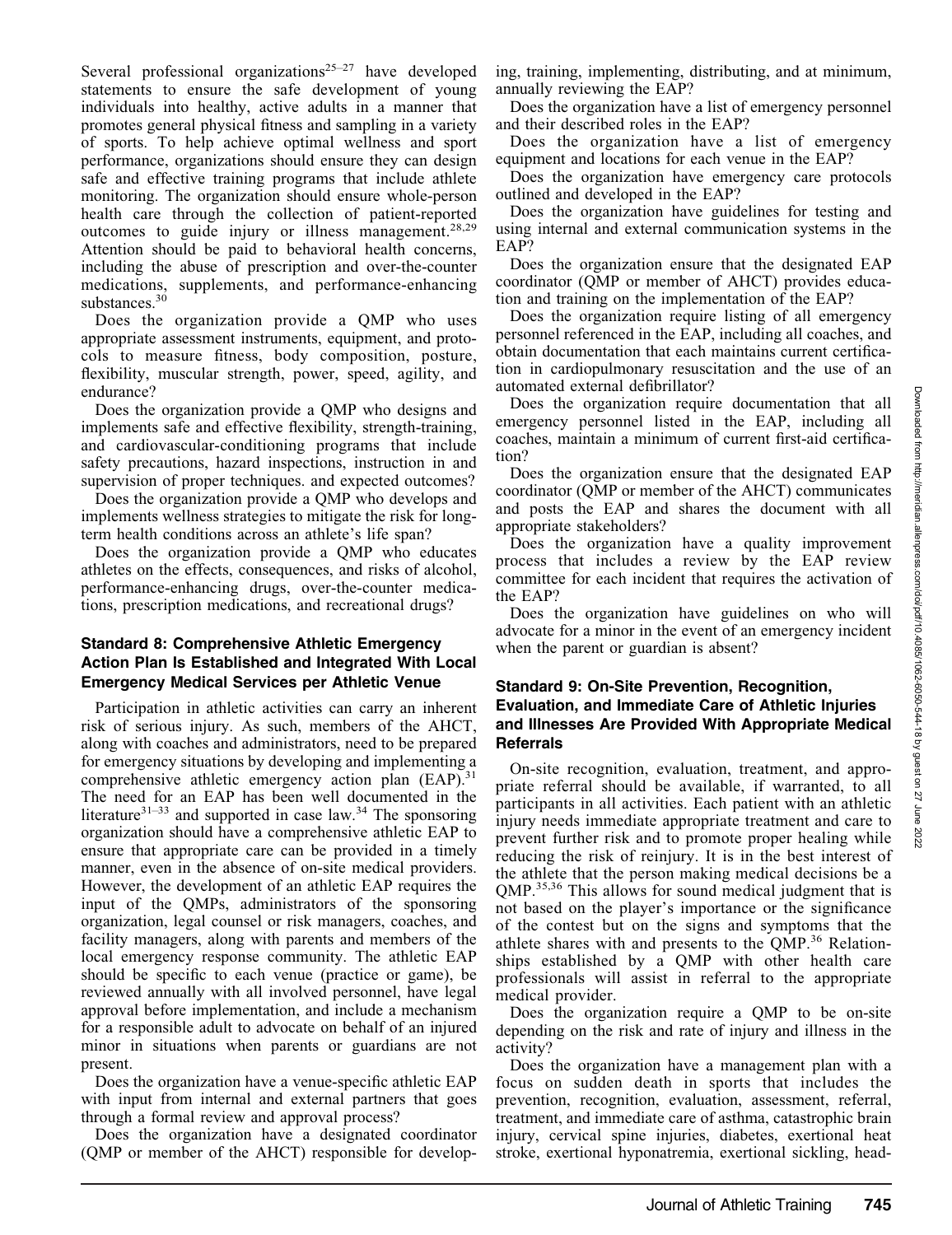down contact in football, lightning injuries, and sudden cardiac arrest?

Does the organization ensure that a QMP tracks and reports on injury and illness trends and develops strategies to mitigate modifiable risk factors based on the data?

Does the organization have guidelines for when, where, how, and by whom patients with athletic injuries or illnesses should be referred to outside medical providers?

Does the organization have a QMP who develops accommodation plans for athletes with congenital and acquired abnormalities, disabilities, and diseases to allow safe participation in athletic activities?

Does the organization have a written policy on the decision-making authority of all QMPs and coaches that includes the roles and responsibilities of each in determining the athlete's participation status for any health reason?

### Standard 10: On-Site Therapeutic Intervention (Presurgical, Postsurgical, and Nonsurgical Conditions) Outcomes Are Optimized by Developing, Evaluating, and Updating a Plan of Care for Athletes in Coordination or Collaboration With Members of the AHCT

Rehabilitation is the process of regaining full function after injury and involves restoring strength, flexibility, endurance, and power. $37$  The main goal is to return an injured player to training or competition without putting that individual or others at undue risk of injury or illness. This process is criteria driven (not time driven). Certain levels of physical ability and criteria must be achieved before further progression through the stages. Rehabilitation should start as early as possible after an injury and form a continuum that includes other therapeutic interventions. It can also start before or immediately after surgery when an injury requires operative intervention. In developing the rehabilitation plan, the clinician must consider that the athlete's objective is to return to the preinjury levels of activity and competence and the environment in which the injury occurred. Functional capacity after rehabilitation should be the same, if not better, than before the injury. The organization should also identify manufacturer, institutional, state, and federal standards that influence the approval, operation, inspection, maintenance, and safe application of therapeutic modalities and rehabilitation equipment.

Does the organization have a QMP responsible for implementing on-site physical rehabilitation and reconditioning programs during designated times for athletes?

Does the organization provide adequate facilities to implement on-site physical rehabilitation and reconditioning programs for athletes?

Does the organization provide adequate therapeutic modalities and rehabilitation equipment to facilitate physical rehabilitation and reconditioning programs for athletes?

Does the organization provide up-to-date and pertinent educational materials to optimize treatment, rehabilitation, and reconditioning outcomes?

#### Standard 11: Comprehensive Management Plan for At-Risk Athletes With Psychological Concerns

As with other medical emergencies, illnesses, and injuries, organizations should plan and be prepared to address psychosocial conditions.30 These conditions include but are not limited to anxiety, depression, teen suicide, concussion; substance, alcohol, and physical abuse; eating disorders, bullying, and hazing; and the effects of attentiondeficit/hyperactivity disorder. Members of the AHCT should rehearse and be able to identify and appropriately manage acute crisis situations and referral of patients with such conditions. Organizations should identify local experts with specialty training in working with at-risk athletes who can serve as resources for referral as needed. Members with this specialty training should be part of the AHCT.

Does the organization provide education and training for the AHCT, coaches, and staff members (eg, nurse, counselor, and administrator) on the identification and referral of athletes with psychological concerns?

Does the organization have a QMP responsible for providing education on stress-management strategies and referral services to help athletes better manage stressors and improve their ability to function?

Does the organization have a plan for recognizing and referring an athlete with psychological concerns to the appropriate mental health professional?

Does the organization have a collaborative and comprehensive EAP for addressing a mental health incident (eg, attempted harm to oneself or others) or catastrophic incident (eg, suicide, homicide, permanent disability)?

Does the organization offer professional counseling services for athletes and other personnel after a mental health or catastrophic incident, such as a posttragedy action plan?

#### Standard 12: Comprehensive Athletic Health Care Administration System Is Established to Ensure That Appropriate Medical Care Is Provided

Organizations sponsoring athletic programs for secondary school–aged individuals should establish a comprehensive athletic health care administration system that ensures the provision of appropriate medical care to all participants.3,36 To supply appropriate medical care, organizations must create an AHCT that functions in a coherent, coordinated, and efficient manner with the coaches and administrators of sponsoring organizations and adheres to commonly accepted standards of good clinical practice. Specifically, the system should address the following: documentation, policies, procedures, job descriptions, job evaluations, job supervisory structure, directing physician, medical-direction documents, and written standing orders.

Does the organization have an AHCT consisting of QMPs with roles identified for each?

Does the organization designate a team or directing physician (MD or DO) who establishes the relationship and services provided?

Does the organization have a designated QMP to coordinate athletic health care and serve as a liaison to the medical community?

Does the organization ensure that a QMP properly documents athletes' medical records according to professional and legal standards?

Does the organization publish and make available its policy, procedures, and protocol manual to all stakeholders?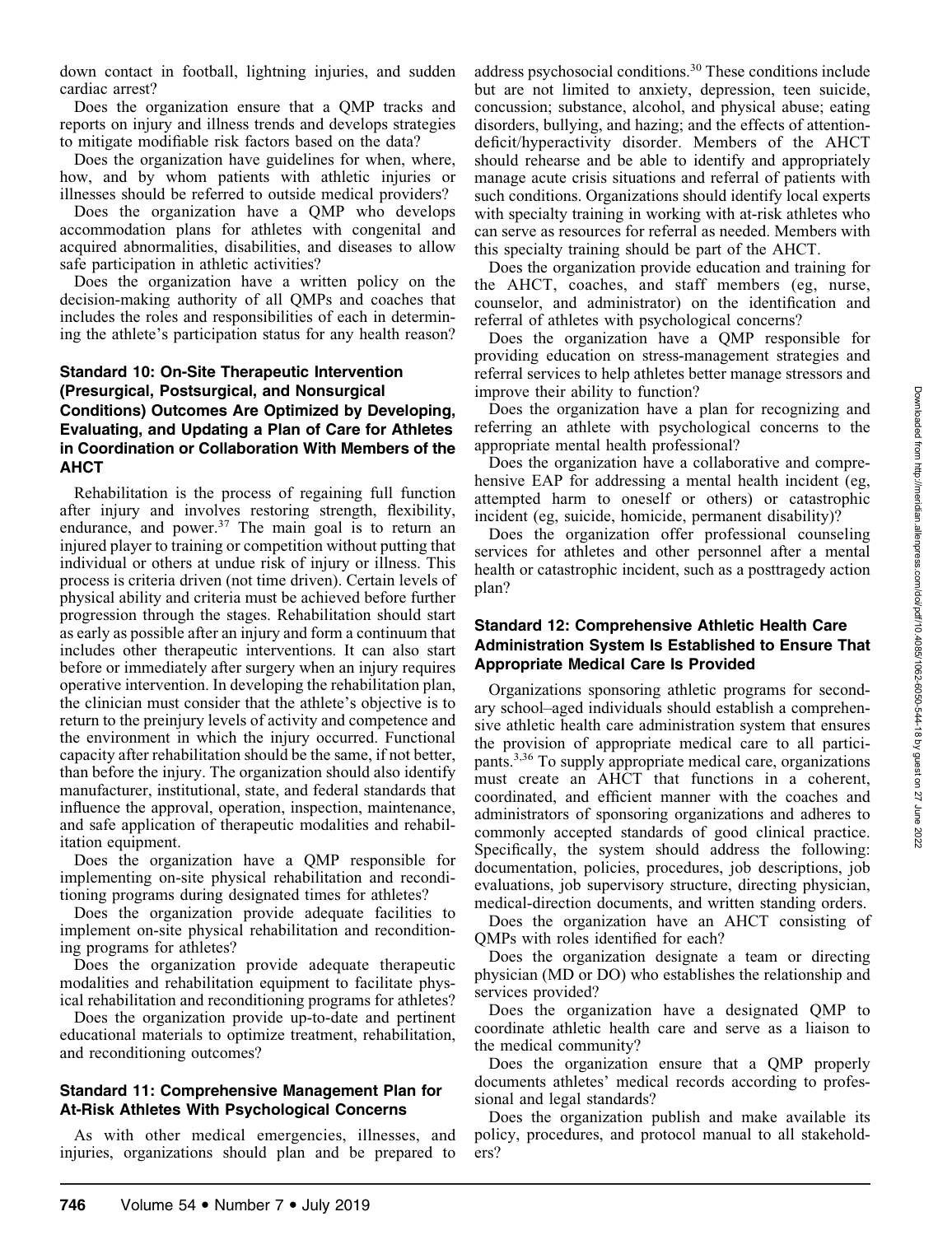Does the organization ensure that medical devices are maintained and calibrated according to manufacturer guidelines and government regulations?

Does the organization provide appropriate storage of and security for medical records and require documented training for anyone accessing such records?

Does the organization provide the necessary resources for a member of the AHCT to communicate professionally with athletes, parents, coaches, administrators, and the medical community?

Does the organization provide adequate funds for the supplies and equipment needed for a comprehensive athletic health care program?

Does the organization provide adequate and equitable staffing of QMPs to implement a comprehensive athletic health care program?

#### THE PROGRAM ASSESSMENT FOR SAFETY IN SPORT TOOLKIT

To assist members of an organization, the ''Program Assessment for Safety in Sport,'' an online toolkit addressing the standards and substandards included in the AMCS document, was developed by the National Athletic Trainers' Association and this task force (http://pass.nata. org/). The toolkit consists of a library of resources that can be used to improve medical care in this setting and was created to aid in the development of new athletic health care programs and as a resource for established athletic health care programs seeking to improve the level of care and services currently provided. The toolkit includes selfassessment checklists to evaluate a program on each of the standards and substandards and links to relevant literature and resources, including case law. Users can create a profile for their organization in which site-specific documents and polices may be uploaded, providing a repository for the organization. Resources will be updated continually as they are identified or developed, which will help the users align themselves to current best practices.

### **CONCLUSIONS**

This summary statement outlines the 2018 AMCS, which is intended to update and replace the 2004 AMCSSAA monograph. The need for these revised and newly developed standards arises from the constant evolution and advancement of medical best practices for organizations sponsoring athletics for secondary school–aged athletes. These standards and the accompanying online tool are meant to serve as a checklist for organizations to review and ensure that the most appropriate medical care is afforded to their athletes. The 12 standards were developed using the most current evidence and information, as well as the professional expertise of the task force, with the intent of defining the appropriate medical care standards in this setting. When standards or components of substandards are not met, the task force recommends that the organization or QMP providing medical care use the specific resources outlined in the 2018 AMCS monograph to address the insufficiency. Furthermore, novel to the updated standards are the inclusion of case law and specific examples (not included in this summary) of when standards were not met and resulted in legal recourse. The purpose of including the case law was to ensure that the organization providing medical care is educated and informed of the responsibilities and, in some cases, duty it has for such provisions.

This document summarizes the need for creating or moving toward a medical system to ensure that appropriate medical care can be provided for secondary school–aged athletes. Once the medical system is created, an athletics health care administrator (http://www.ncaa.org/sportscience-institute/athletics-health-care-administration) is needed to evaluate and ensure that all policies and procedures are followed. The medical system needs to have QMPs to supply appropriate care for all participants. The correct number of medical providers will be determined by the number of athletes; the sports that are sponsored (high risk versus low risk); the percentage of the year when athletes are practicing, training, or conditioning on or off campus; the proximity of sport venues; the expectation of health care provided at practice, home, and away events; and rehabilitation schedules. Each organization should take ownership of the health and safety of its participants and ensure that policies are in place to address each of the AMCS standards. The ''Program Assessment for Safety in Sport'' toolkit was developed to aid organizations in self-assessing and evaluating each standard and should be used to improve the quality of health care provided to participants. Ultimately, it is up to each organization that sponsors athletic programs to supply adequate resources and sufficient personnel and support to meet these standards.

### **REFERENCES**

- 1. Almquist J, Valovich McLeod TC, Cavanna A, et al. Appropriate Medical Coverage for Secondary School Aged Athletes. Dallas, TX: National Athletic Trainers' Association; 2004.
- 2. Appropriate medical care for secondary school-aged athletes: consensus statement. National Athletic Trainers' Association Web site. https://www.nata.org/sites/default/files/appropriatemedicalcare 4secondaryschoolageathletes.pdf. Accessed April 11, 2019.
- 3. Almquist J, Valovich McLeod TC, Cavanna A, et al. Summary statement: appropriate medical care for the secondary school-aged athlete. J Athl Train. 2008;43(4):416–427.
- 4. Cooper L, Harper R, Wham GS, et al. Appropriate Medical Care Standards for Organizations Sponsoring Athletic Activity for the Secondary School Age Athlete. Dallas, TX: National Athletic Trainers' Association; 2018.
- 5. Conley KM, Bolin DJ, Carek PJ, Konin JG, Neal TL, Violette D. National Athletic Trainers' Association position statement: preparticipation physical examinations and disqualifying conditions. J Athl Train. 2014;49(1):102–120.
- 6. American Academy of Family Physicians, American Academy of Pediatrics, American College of Sports Medicine, American Medical Society for Sports Medicine. Preparticipation Physical Evaluation. 4th ed. Elk Grove Village, IL: American Academy of Pediatrics; 2010.
- 7. Casa DJ, Anderson SA, Baker L, et al. The Inter-Association Task Force for Preventing Sudden Death in Collegiate Conditioning Sessions: best practices recommendations. J Athl Train 2012;47(4):477–480.
- 8. BOC facility principles. Board of Certification Web site. http:// www.bocatc.org/system/document\_versions/versions/42/original/ boc-facility-principles-20170615.pdf?1497543426. Accessed December 22, 2018.
- 9. Lam KC, Valier AR, Anderson BE, Valovich McLeod TC. Athletic training services during daily patient encounters: a report from the